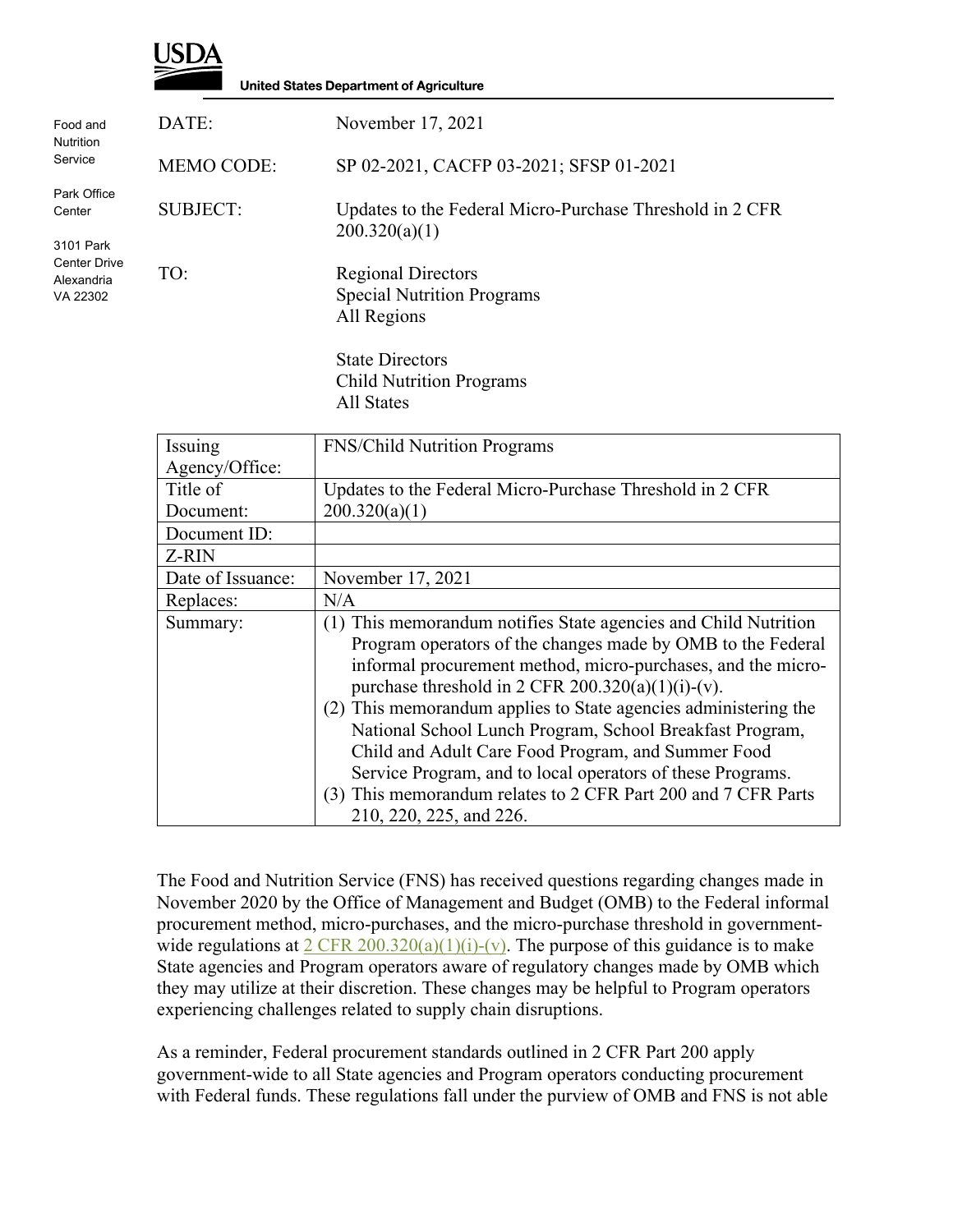to modify or waive these regulations. Additionally, State and local regulations will also apply to procurements made by State agencies and Program operators.

## **Micro-Purchase Distribution**

Previously, government-wide regulations at 2 CFR 200.320(a) required that to the extent practicable, Program operators must distribute micro-purchases equitably among qualified suppliers. This language has been changed to state that to the maximum extent practicable, Program operators *should* distribute micro-purchases equitably among qualified suppliers  $(2 \text{ CFR } 200.320(a)(1)(i)).$ 

## **Micro-Purchase Awarded Without Competition**

Government-wide regulations at 2 CFR 200.320(a) previously stated that micro-purchases may be awarded without soliciting competitive quotations if the State agency or Program operator considers the price to be reasonable. This language has been updated to state that micro-purchases may be awarded without soliciting competitive price or rate quotations, if the State agency or Program operator "considers the price to be reasonable based on research, experience, purchase history or other information and documents it files accordingly." (2 CFR 200.320(a)(1)(ii)).

## **Micro-Purchase Thresholds**

Government-wide regulations at 2 CFR Part 200 were updated to include new language around micro-purchase thresholds available to all State agencies and Program operators. These are outlined below.

Government-wide regulations at  $2 \text{ CFR } 200.320(a)(1)(iii)$  now provide that State agencies and Program operators are "responsible for determining and documenting an appropriate micro-purchase threshold based on internal controls, an evaluation of risk, and its documented procurement procedures." The regulations also provide that the micropurchase threshold used "must be authorized or not prohibited under State, local, or tribal laws or regulations." State agencies and Program operators may establish a micro-purchase threshold that is higher than the Federal threshold established in the Federal Acquisition Regulations (FAR), as outlined below.

## *Increases to the micro-purchase threshold up to \$50,000*

Government-wide regulations at 2 CFR 200.320(a)(iv) provide that State agencies and Program operators may self-certify a threshold up to \$50,000 on an annual basis and must maintain documentation of such self-certification. State agencies and Program operators choosing to self-certify must prepare and include a justification for the choice. The selfcertification must include a justification, clear indication of the threshold, and supporting documentation of any of the following:

1. A qualification as a low-risk auditee, in accordance with the criteria in 2 CFR 200.520;